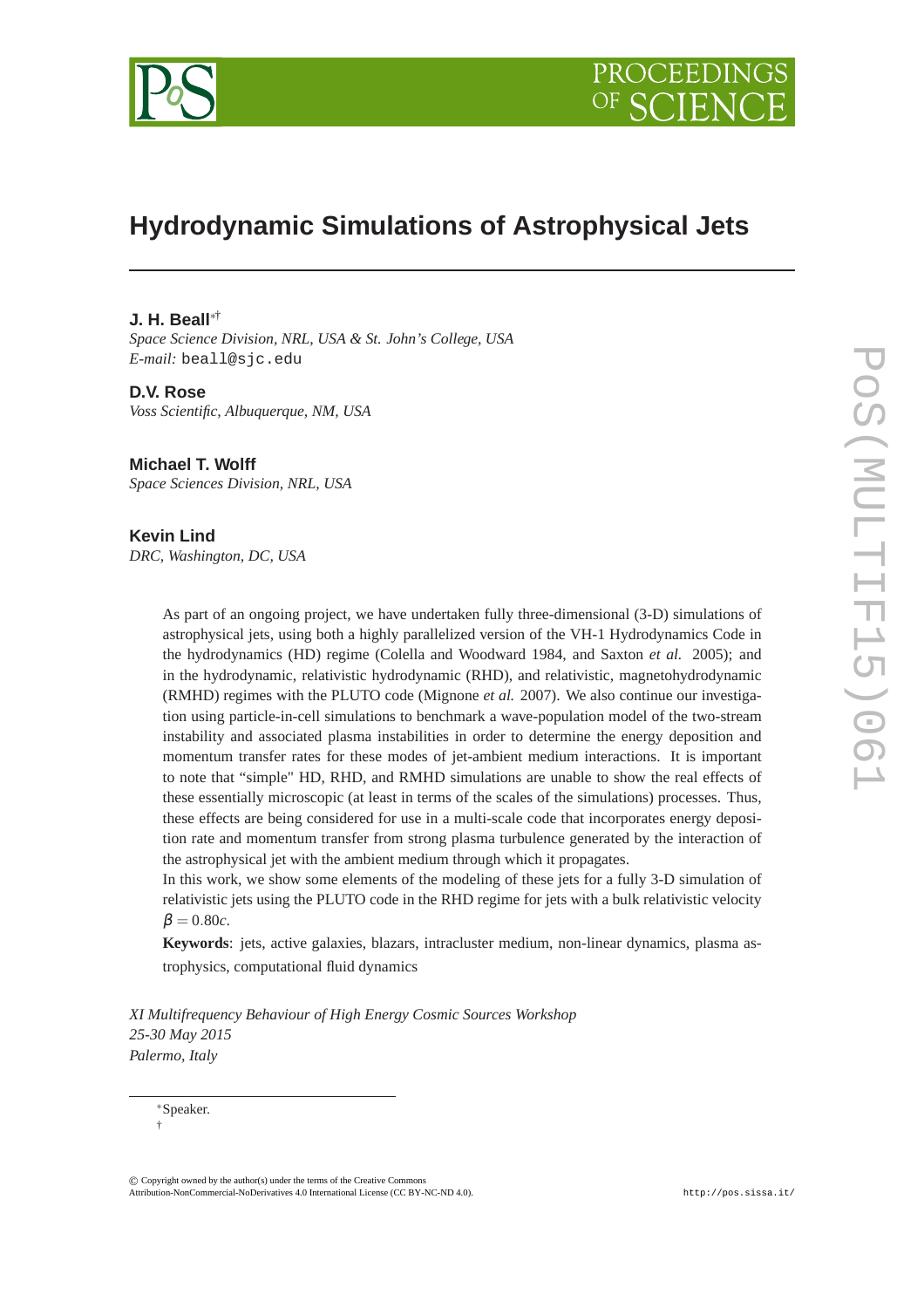# **1. Introduction**

Recent, high-resolution (VLBA) observations of astrophysical jets (see, e.g., Lister *et al.* 2009) reveal complex structures apparently caused by ejecta from the central engine. We suppose that these ejecta are produced by quasi-periodic processes in an accretion disk. The ejected material then interacts with surrounding interstellar material in the Broad-Line Region (BLR) and Narrow-Line Region (NRL) clouds, and with ejecta from prior episodes of activity. A particularly interesting example of these complex interactions is shown by the galactic microquasar, Sco X-1 (Fomalhaut, Geldzahler, and Bradshaw, 2001).

Such observations can be used to inform models of the jet-ambient-medium interactions. Based on an analysis of these data, we posit that a significant part of the observed phenomena come from the interaction of the ejecta with prior ejecta as well as interstellar material.

# **2. Scales of Jet Interactions with the Ambient Medium**

Large-scale hydrodynamic simulations can be used to illuminate a number of interesting consequences of the jet's interaction with the ambient medium through which it propagate. These include acceleration and entrainment of the ambient medium, the effects of shock structures on star formation rates, and other effects originating from ram pressure and turbulence generated by the jet (see, e.g., Basson and Alexander, 2002; Zanni *et al.* 2005; and Krause and Camenzind 2003; Perucho 2012).

We note, however, that hydrodynamic (HD), magneto-hydrodynamic (MHD) and (RMHD) simulations neglect important species of physics: the microscopic interactions that occur because of the effects of particle-particle interactions and the interactions of particles with the collective effects that accompany a fully or partially ionized ambient medium (i.e. a plasma). This is a similar problem to that presented by the estimation of viscosity in the hydrodynamic simulations.

While the physical processes (including plasma processes) in the ambient medium can be modeled in small regions by Particle-in-Cell (PIC) codes for some parameter ranges, simulations of the larger astrophysical jet structure with such PIC codes are not possible with current or foreseeable computer systems. For this reason, we have modeled these plasma processes in the astrophysical regime by means of a system of coupled differential equations which give the wave populations generated by the interaction of the astrophysical jet with the ambient medium through which it propagates. A detailed discussion of these efforts can be found, variously, in Scott *et al.* (1980), Rose *et al.* (1984), Rose *et al.* (1987), Beall (1990), and Beall *et al.* (2003). The scales of these interactions is small compared to most hydrodynamic simulations, and their time scales are typically very fast compared to the overall evolution time of the hydrodynamical simulations.

#### **2.1 Energy Loss, Energy Deposition Rate, and Momentum Transfer from Plasma Processes**

The system of equations used to determine the normalized wave energy densities is very stiff. Scott *et al.* (1980) estimated the equilibrium solution of this system of equations for heating of clusters of galaxies, and Rose *et al.* (1984) and Beall (1990) showed dynamical solutions that confirmed the stability of the equilibrium solutions. Solving the system of equations yields a timedependent set of normalized wave energies (i.e., the ratio of the wave energy divided by the thermal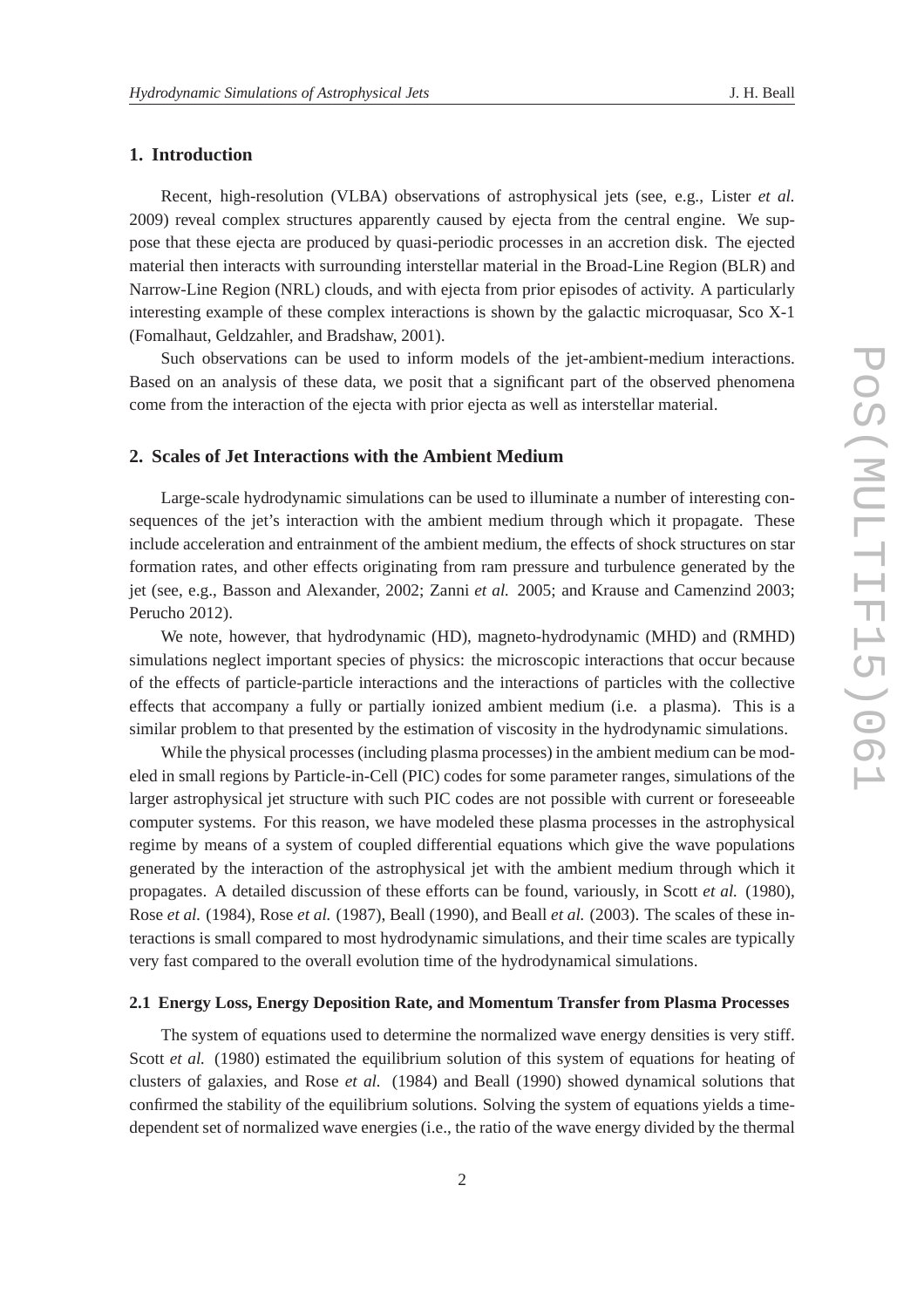energy of the plasma) that are generated as a result of jets interaction with the ambient medium. These solutions can yield an energy deposition rate  $(dE/dt)$ , an energy deposition length  $(dE/dx)$ , and ultimately, a momentum transfer rate  $(dp/dt) \sim (1/v_b) * (dE/dt)$  that can be used to estimate the effects of plasma processes on the hydrodynamic evolution of the jet.

For this part of the analysis, we suppose that a portion of the jet is composed relativistic particles of either *e* <sup>±</sup>, *p*−*e* <sup>−</sup>, or more generally, a charge-neutral, hadron-*e* <sup>−</sup> jet, with a significantly lower density than the ambient medium. The primary energy loss mechanism for the electronpositron jet is via plasma processes, as Beall (1990) notes. Kundt (1987, 1999) also discusses the propagation of electron-positron jets.

Beall *et al.* (2006) illustrate two possible solutions for the system of coupled differential equations that model this mode of the jet-ambient medium interaction: a damped oscillatory and an oscillatory solution. The Landau damping rate for the two-temperature thermal distribution of the ambient medium is used for these solutions.

The average energy deposition rate,  $\langle d(\alpha \varepsilon_1)/dt \rangle$ , of the jet energy into the ambient medium via plasma processes can be calculated as

$$
\langle d(\alpha \varepsilon_1)/dt \rangle = n_p kT \langle W \rangle (\Gamma_1/\omega_p) \omega_p \text{ ergs-cm}^{-3} \text{s}^{-1}, \tag{2.1}
$$

where *k* is Boltzmann's constant, *T* is the plasma temperature,  $\langle W \rangle$  is the average (or equilibrium) normalized wave energy density obtained from the wave population code,  $\Gamma_1$  is the initial growth rate of the two-stream instability, and  $\alpha$  is a factor that corrects for the simultaneous transfer of resonant wave energy into nonresonant and ion-acoustic waves. The energy loss scale length,  $dE_{plasma}/dx = -(1/n_b v_b)(d\alpha \varepsilon_1/dt)$ , can be obtained by determining the change in *γ* of a factor of 2 with the integration  $\int d\gamma = -\int [d(\alpha \varepsilon_1)/dt] dI/(v_b n_b m' c^2)$  as shown in Rose *et al.* (1978) and Beall (1990), where *m*<sup> $\prime$ </sup> is the mass of the beam particle. Thus,  $L_p$ (cm) =  $((1/2)\gamma cn_bmc^2)/(d\alpha \varepsilon_1/dt)$  is the characteristic propagation length for collisionless losses for an electron or electron-positron jet, where  $d\alpha \varepsilon_1/dt$  is the normalized energy deposition rate (in units of thermal energy) from the plasma waves into the ambient plasma. In many astrophysical cases, this is the dominant energy loss mechanism. We can therefore model the energy deposition rate  $(dE/dt)$  and the energy loss per unit length  $(dE/dx)$ , and ultimately the momentum loss per unit length (*d p*/*dx*) due to plasma processes.

Beall *et al.* (1999), Rose *et al.* (2002), and Beall *et al.* (2010) have compared the results of a PIC code simulations of an electron-positron jet propagating through an ambient medium of an electron-proton plasma with the solutions obtained by the wave population model code, and have found good agreement between the two results. At the same time, these papers demonstrate that the ambient medium is heated and partially entrained into the jet. The analysis also shows that a relativistic, low-density jet can interpenetrate an ambient gas or plasma.

Initially, and for a significant fraction of its propagation length, the principal energy loss mechanisms for such a jet interacting with the ambient medium is via plasma processes (Rose *et al.* 1984, Beall 1990).

As part of our research into the micro-physics of the interaction of jets with an ambient medium, we continue to investigate the transfer of momentum from the jet, and expect to present these results shortly. In order to proceed to a more detailed analysis of the issue of momentum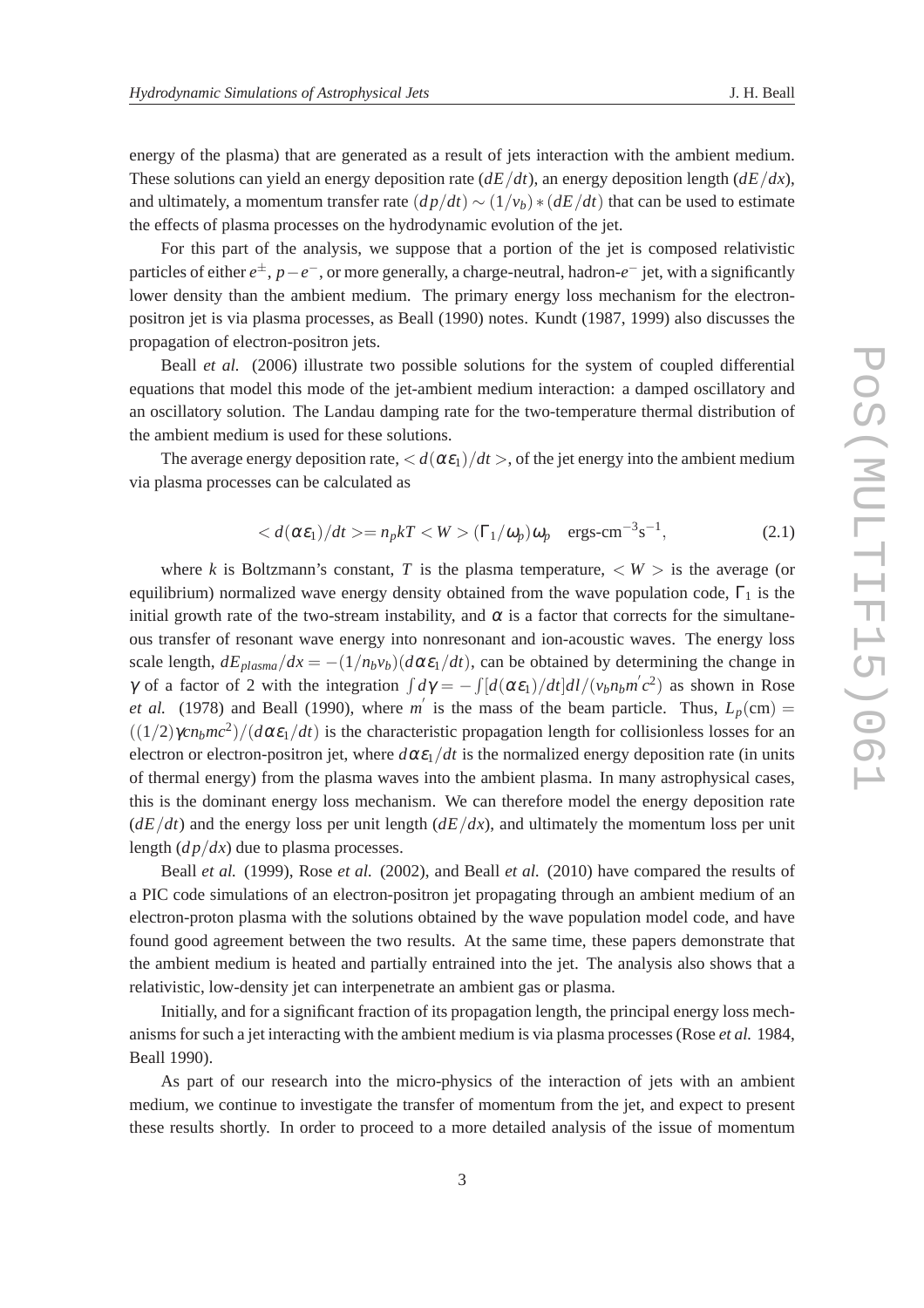

**Figure 1:** 3D simulation of an astrophysical jet gas density structures seen in an x-z cross-section with a bulk velocity of  $v = 0.80c$ . We have performed simulations with  $1024<sup>3</sup>$  grid cells (512<sup>3</sup> cells are utilized in this image). Note the well developed Rayleigh-Taylor instabilities at the jet-ambient medium boundary. The simulation size is ~5 kpc on a side and we show the structure after  $2 \times 10^3$  time steps. In this simulation, the jet-to-ambient medium density ratio is 1/100 and the ratio of jet input pressure to ambient medium pressure is  $5 \times 10^{-3}$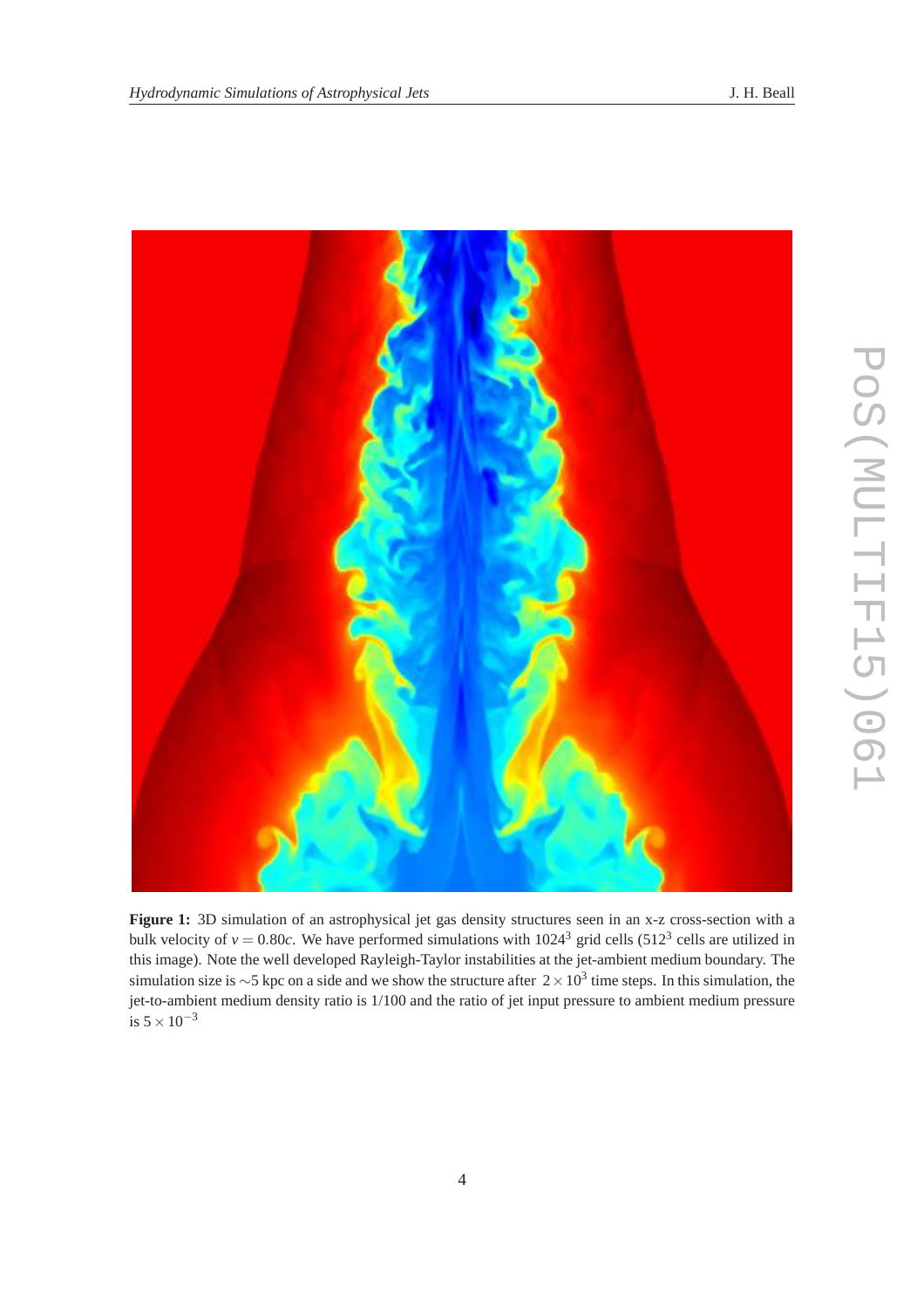transfer, we have used modern PIC code simulations to study the dynamics of caviton formation, and have confirmed the work of Robinson and Newman (1990) in terms of the cavitons' formation, evolution, and collapse.

#### **2.2 Results of Hydrodynamical Calculations**

Figure 1 shows an x-z cut of a fully 3-D simulation of a relativistic jet in the hydrodynamic (RHD) regime. The figure shows jet gas density structures seen in the x-z cross-section, a bulk velocity of  $v = 0.998c$ . We have performed simulations with  $1024<sup>3</sup>$  grid cells (512<sup>3</sup> cells are utilized in this image). Note the well developed Rayleigh-Taylor instabilities at the jet-ambient medium boundary.

The simulation in Figure 1 was done using our modification of the PLUTO code (Mignone *et al.* 2007) on the NRL SGI Altix machine, ICEBERG . We are continuing to explore the parameter space of these jets by varying the bulk jet velocity,  $\gamma$ , and other jet parameters. We have used the  $512<sup>3</sup>$  simulation in this representation The simulation was done using our modification of the PLUTO code (Mignone *et al.* 2007) on the Naval Research Laboratory SGI Altix machine, ICEBERG.

The cell simulation size is  $\sim$ 5 kpc on a side and we show the structure after  $\sim$ 2 × 10<sup>3</sup> time steps. In this simulation, the jet-to-ambient medium density ratio is 1/100 and the ratio of jet input pressure to ambient medium pressure is  $5 \times 10^{-3}$ .

Figure 2 shows a PIC code simulation of the effects of the "microscopic" two-stream (and related) processes on the Maxwell-Boltzmann distribution of the ambient medium through which the the relativistic jet passes. The production of a high-energy tail on the thermal distribution of the gas is manifest over just a few thousand plasma cycles. Such processes can produce orders-ofmagnitude changes in the emitted line-spectrum of the gas. In the simulation shown, the ration of the densities,  $n_b/n_p = 10^{-2}$ .

shows the temperature structure for an x-z cut of an astrophysical jet with  $v = 0.5c$  using the PLUTO code with the same parameters as the jet in Figure 1. We are continuing to explore the parameter space of these jets by varying the bulk jet velocity,  $\gamma$ , and other jet parameters. We have used the  $512<sup>3</sup>$  simulation in this representation.

We are continuing to explore the parameter space for the jet simulations by varying the density of the jet and the ambient medium, the jet velocity, and the relative hydrostatic pressure and the pressure of the ambient medium. For a sufficient overburden of material in the ambient medium and a low-velocity jet, it is possible to demonstrate that the jet-propagation can be thwarted. This effect might explain the relatively truncated jets associated with Seyfert galaxies.

### **3. Concluding Remarks**

The effects of collective and particle processes, including plasma effects, can have observational consequences. Beall (1990) has noted that plasma processes can slow the jets rapidly, and Beall and Bednarek (1999) have shown that these effects can truncate the low-energy portion of the γ-rays spectrum (see their Figure 3),

A similar effect will occur for particle-particle productions of neutrinos, pions, and (perhaps) neutrons (Atoyan and Dermer 2003). This could also reduce the expected neutrino flux from AGN.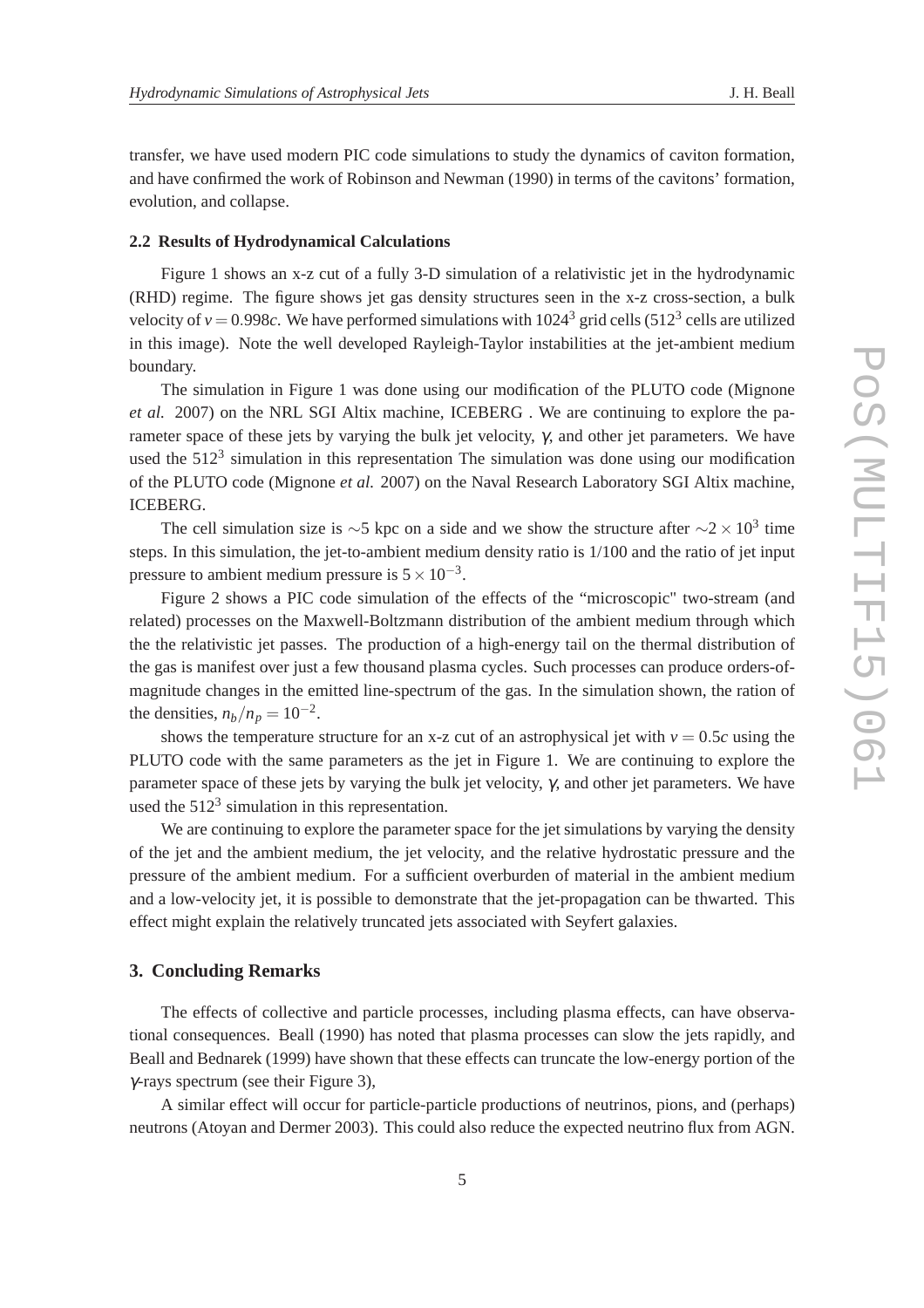

**Figure 2:** This figure shows a PIC code simulation of the effects of the "microscopic" two-stream (and related) processes on the Maxwell-Boltzmann distribution of the ambient medium through which the the relativistic jet passes. The production of a high-energy tail on the thermal distribution of the gas is manifest over just a few thousand plasma cycles. Such processes can produce orders-of-magnitude changes in the emitted line-spectrum of the gas. In the simulation shown, the ration of the densities,  $n_b/n_p = 10^{-2}$ .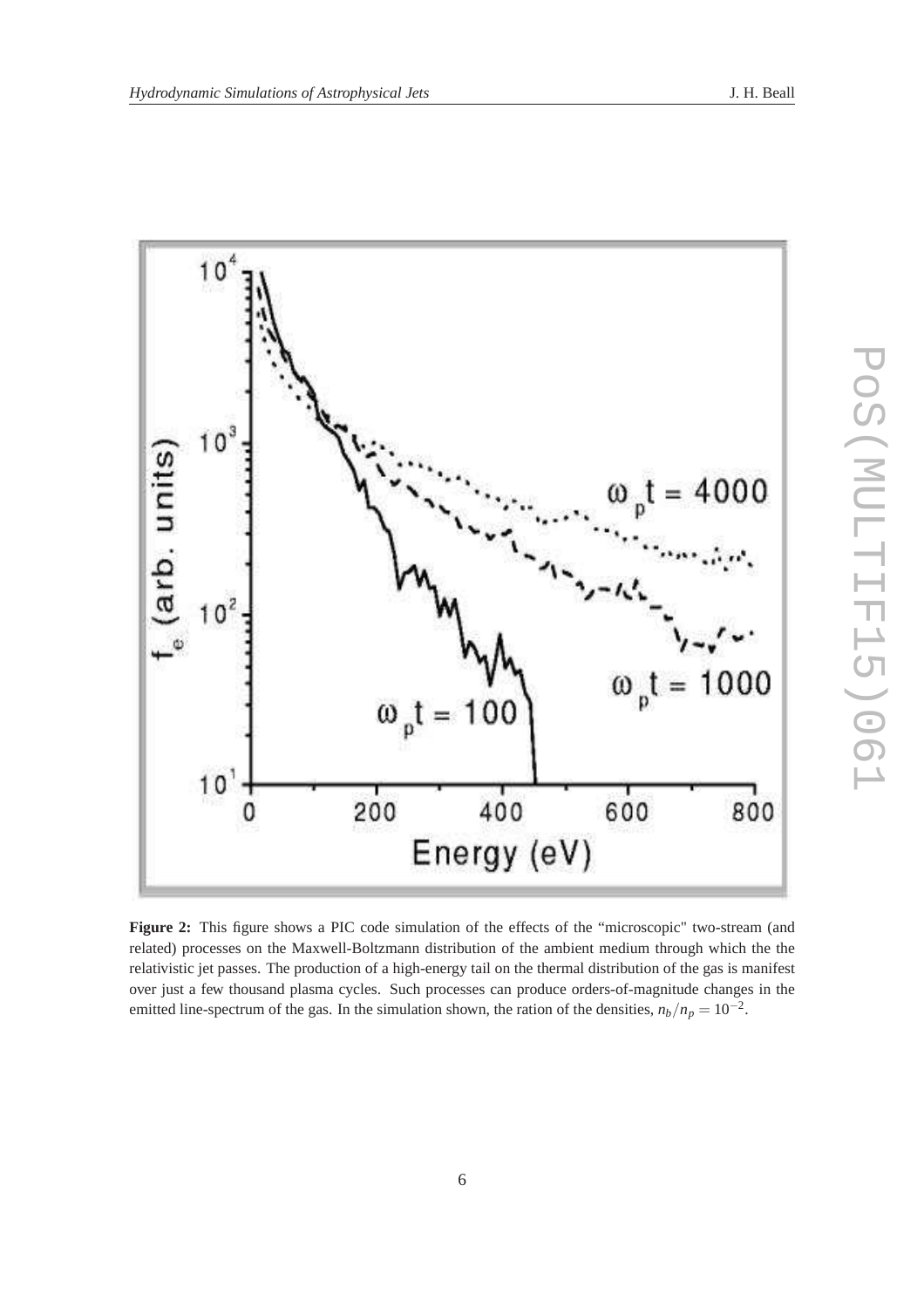The presence of plasma processes in jets can also greatly enhance line radiation species by generating high-energy tails on the Maxwell-Boltzmann distribution of the ambient medium, thus abrogating the assumption of thermal equilibrium.

An analytical calculation of the boost in energy of the electrons in the ambient medium to produce such a high energy tail, with  $E_{het} \sim 30 - 100 kT$ , is confirmed by PIC code simulations. Aside from altering the Landau damping rate (Rose *et al.* 2005), such a high-energy tail can greatly enhance line radiation over that expected for a thermal equilibrium calculation (see Beall *et al.* (2006), and Beall, Guillory, and Rose (1999) for a detailed discussion).

JHB and MTW gratefully acknowledge the support of the Chief of Naval Research for this project, and to the High Performance Computing Modernization Program (HPCMP), and colleagues therein, for their support in our research. Thanks also to colleagues at various institutions for their continued interest and collaboration, including Kinwah Wu, Curtis Saxton, S. Schindler and W. Kapferer, and S. Colafrancesco.

#### **References**

- [1] A. M. Atoyan and C. D. Dermer, 2003, Ap. J. 586, 79.
- [2] Basson, J. F., and Alexander, P., 2002, The long-term effect of radio sources on the intracluster medium, MNRAS, 339, 353.
- [3] Beall, J. H., Rose, W. K., Graf, W., Price, K. M., Dent, W. A., Hobbs, R. W., Conklin, E. K., Ulrich, E. K., Dennis, B. R., Crannell, C. J., Dolan, J. F., Frost, K. J., and Orwig, E. L., 1978, Radio and x-ray variability of the nucleus of Centaurus A (NGC 5128), Ap.J., 219, 836.
- [4] Beall, J. H. and Rose, W. K., 1981, On the physical environment in the nucleus of Centaurus A(NGC 5128), Ap.J., 238, 539 (also see Erratum, 1981, Ap.J., 248, 883).
- [5] Beall, J. H. and Bednarek, W., 1999, On the hadronic beam model for gamma-ray production in blazars, Ap.J., 510, 188.
- [6] Beall, J. H., Guillory, J., and Rose, D. V., 1999, Observational signatures in jet-cloud interactions, Mem. S. A. It., 70, 1235.
- [7] Beall, J. H., Guillory, J., and Rose, D. V., 2003, AGN jet interactions with the intracluster medium, C.J.A.A., 3(Suppl.), 137.
- [8] Beall, J. H., Guillory, J., Rose, D. V., Schindler, S., Colafrancesco, S., 2006, Energetics of jet interactions with the intracluster medium, C.J.A.A., 6(Suppl. 1), 283.
- [9] Beall, J. H., Guillory, J., and Rose, D. V., 2010, Jet interactions with magnetized clouds, Mem. S. A. It., 81, 404.
- [10] Beall J. H., 1990, Energy loss mechanisms for fast particles in an ambient medium, in *Physical Processes in Hot Cosmic Plasmas*, W. Brinkmann, A. C. Fabian, and F. Giobannelli, eds. (Kluwer Academic, London), p. 341.
- [11] Colella, P., and Woodward, P. R., 1984, The piecewise parabolic method (PPM) for gas-dynamical simulations, J. Comp. Phys., 54, 174.
- [12] Fomalont, E. B., Geldzahler, B. J., and Bradshaw, C. F., 2001, Scorpius X-1: the evolution and nature of the twin compact radio lobes, Ap.J., 558, 283.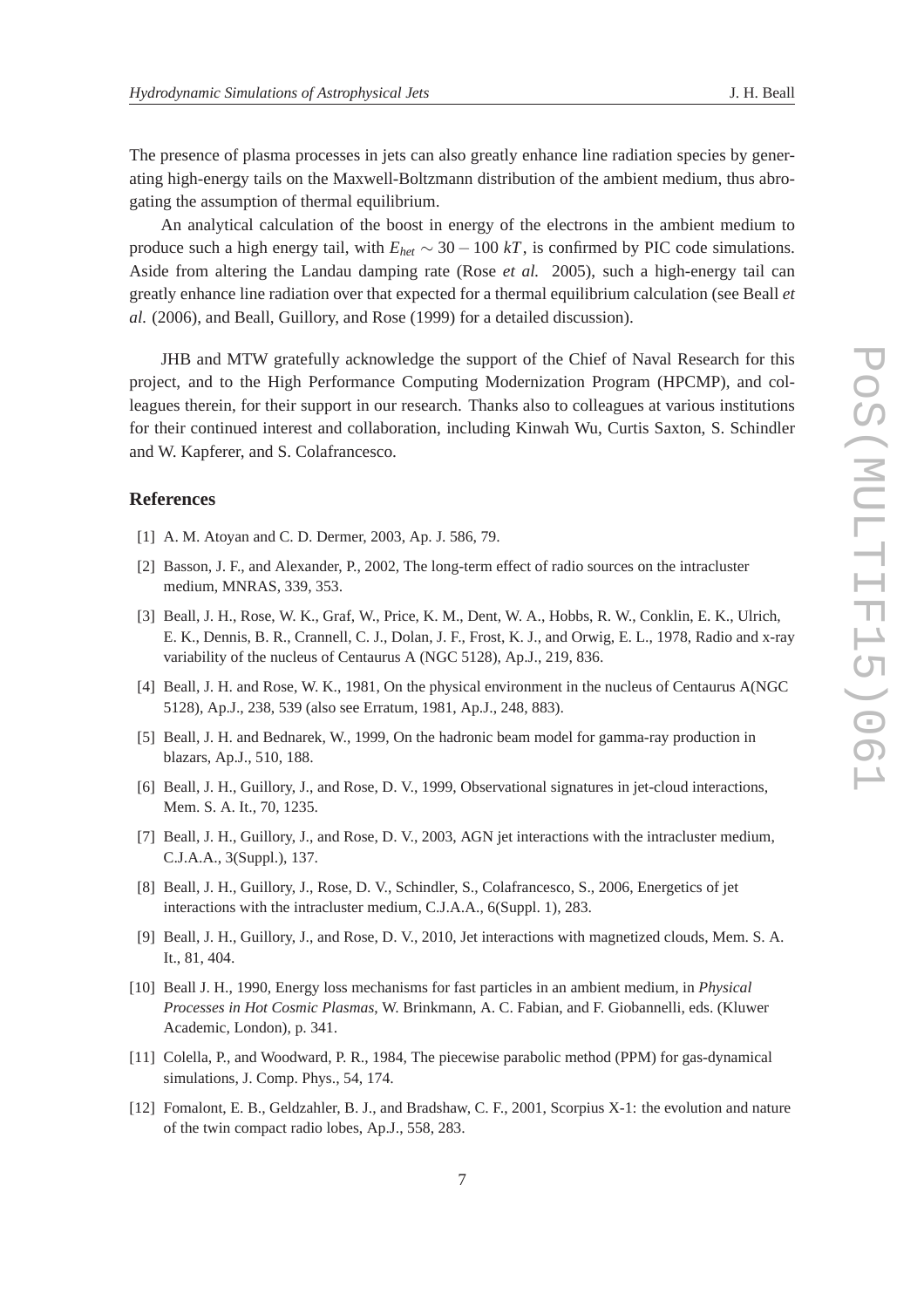- 
- [13] Kaplan, S. A., and Tsytovich, V. N., 1973 *Plasma Astrophysics*, (Pergamon Press, Oxford).
- [14] Krause, M., and Camenzind, M., 2003, Parameters for very light jets of cD galaxies, New Astron. Rev., 47, 573.
- [15] Kundt, W., 1987, The sources and their models, in *Astrophysical Jets and Their Engines*, ed. W. Kundt (Reidel, Dordrecht, Netherlands), p. 1.
- [16] Kundt, W. 1999, SS 433, Mem. S. A. It., 70, 1097.
- [17] Lister, M. L., Aller, H. D., Aller, H. F., Cohen, M. H., Homan, D. C., Kadler, M., Kellermann, K. I., Kovalev, Y. Y., Ros, E., Savolainen, T., Zensus, J. A., and Vermeulen, R. C., 2009, Astronom. J., 137, 3718.
- [18] Mignone, A., Bodo, G., Massaglia, S., Matsakos, T., Tesileanu, O., Zanni, C., and Ferrari, A., 2007, Ap.J. Suppl., 170, 228.
- [19] Newman, D. L., Winglee, R. M., Robinson, P. A., Glanz, J., and Goldman, M. V., 1990, Simulation of the collapse and dissipation of Langmuir wave packets, Phys. Fluids B, 2, 2600.
- [20] Perucho, M., 2012, Jets in high-mass microquasars, Mem. S. A. It., 83, 297.
- [21] Rose, W. K., Guillory, J., Beall, J. H., and Kainer, S., 1984, The interaction of relativistic charged-particle beams with interstellar clouds, Ap.J., 280, 550.
- [22] Rose, W. K., Beall, J. H., Guillory, J., and Kainer, S., 1987, Radiation from relativistic beams interacting with interstellar gas, Ap.J., 314, 95.
- [23] Rose, D. V., Guillory, J. U., and Beall, J. H., 2002, Comparison of particle-in-cell simulations and a wave-population model of electron-beam-plasma interactions, Phys. Plasmas, 9, 1000.
- [24] Rose, D. V., Guillory, J., and Beall, J. H., 2005, Enhanced Landau damping of finite amplitude electrostatic waves in the presence of suprathermal electron tails, Phys. Plasmas, 12, 014501.
- [25] Saxton, C. J., Bicknell, G. V., Sutherland, R. S., and Midgley S., 2005, Interactions of jets with inhomogeneous cloudy media, MNRAS, 359, 781.
- [26] Scott, J. H., Holman, G. D., Ionson, J. A., and Papadopoulos, K., 1980, The heating of gas in clusters of galaxies by relativistic electrons - collective effects, Ap.J., 239, 769.
- [27] Su, M., and Finkbeiner, D. P., 2012, Evidence for gamma-ray jets in the Milky Way, Ap.J., 753, 61.
- [28] Zanni, C., Murante, G., Bodo, G., Massaglia, S., Rossi, P., Ferrari, A., 2005, Heating groups and clusters of galaxies: the role of AGN jets, Astron. Astrophys., 429, 399.

#### **DISCUSSION**

**Dimitri Bisikalo:** Two questions: 1. Did you consider any rotation of the jet in your simulations? 2. How did you define the temperature for th ematter with the suprathermal tail?

**JIM BEALL:** In answer to the first question, we have not yet considered rotation of the jet in our simulations. But this is an excellent suggestion, especially given the large-scale structure of the jets, which could be the result of precession.